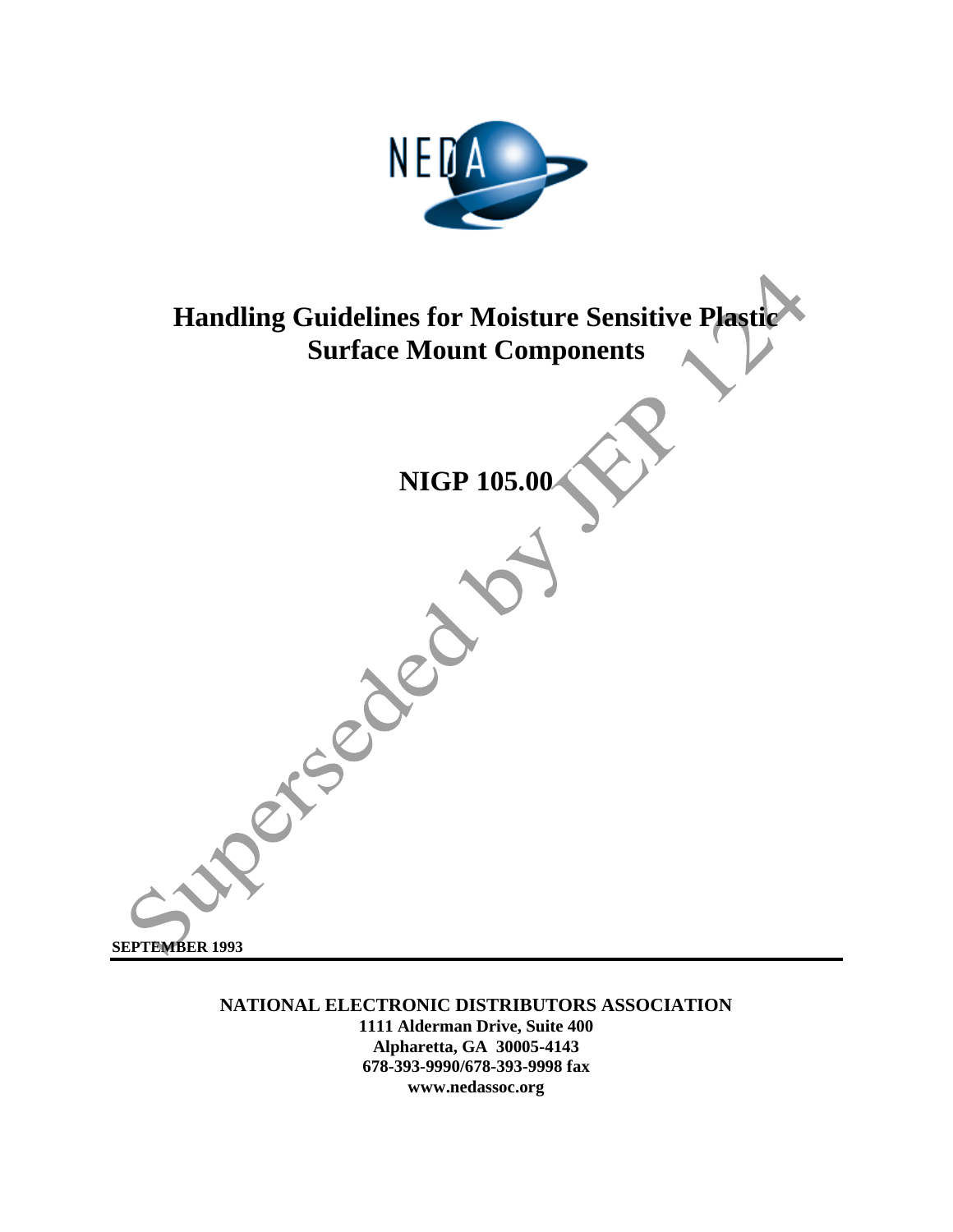#### **NOTICE**

NEDA Industry Guidelines and Publications contain material that has been prepared, progressively reviewed, and approved through various NEDA sponsored industry task forces comprised of NEDA member distributors and manufacturers and subsequently reviewed and approved by the NEDA Board of Directors.

NEDA Industry Guidelines and Publications are designed to serve the public interest including electronic component distributors through the promotion of standardized practices between manufacturers and distributors resulting in improved efficiency, profitability and product quality. Existence of such guidelines shall not in any respect preclude any member or nonmember of NEDA from selling or manufacturing products not in conformance to such guidelines, nor shall the existence of such guidelines preclude their voluntary use by those other than NEDA members, whether the guideline is to be used either domestically or internationally.

NEDA does not assume any liability or obligation whatever to parties adopting NEDA Industry Guidelines and Publications.

Inquiries, comments and suggestions relative to the content of this NEDA Industry Guideline should be addressed to NEDA headquarters.

Published by

#### **NATIONAL ELECTRONIC DISTRIBUTORS ASSOCIATION**

**1111 Alderman Drive, Suite 400 Alpharetta, GA 30005 678.393.9990/678.393.9998 fax**

Copyright 1993

Printed in U.S.A.

July

All rights reserved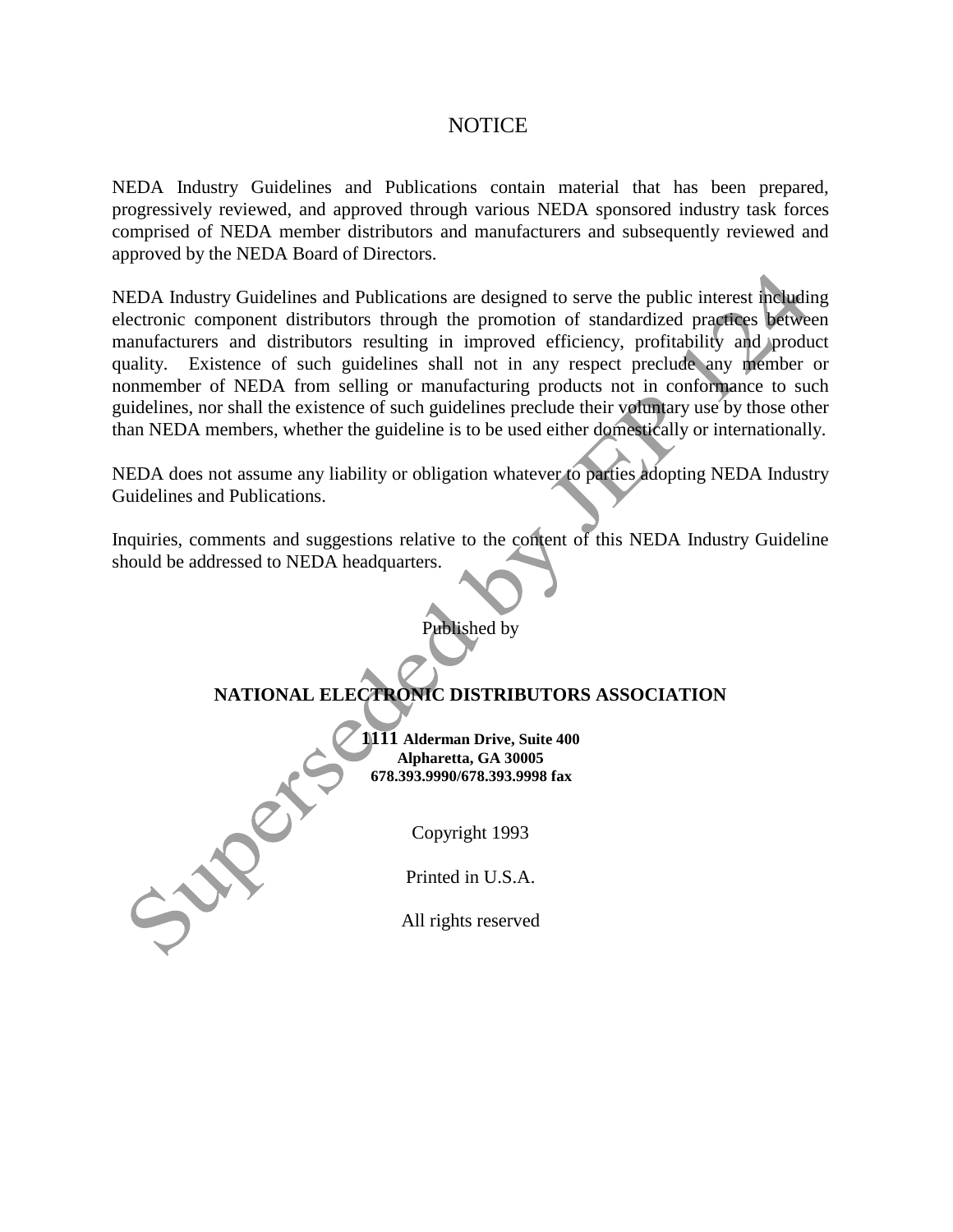The following distributors and manufacturers participated in the Task Force which developed these Guidelines:

- Anthem Electronics Arrow Electronics Avnet, Inc. Bell Industries Hall-Mark Electronics Marshall Industries Pioneer-Standard Electronics Wyle Laboratories/EMG
- Advanced Micro Devices Cypress Semiconductor Harris Semiconductor Hewlett-Packard Intel Motorola National Semiconductor Philips Semiconductor SGS-Thomson Texas InstrumentsSuperstand of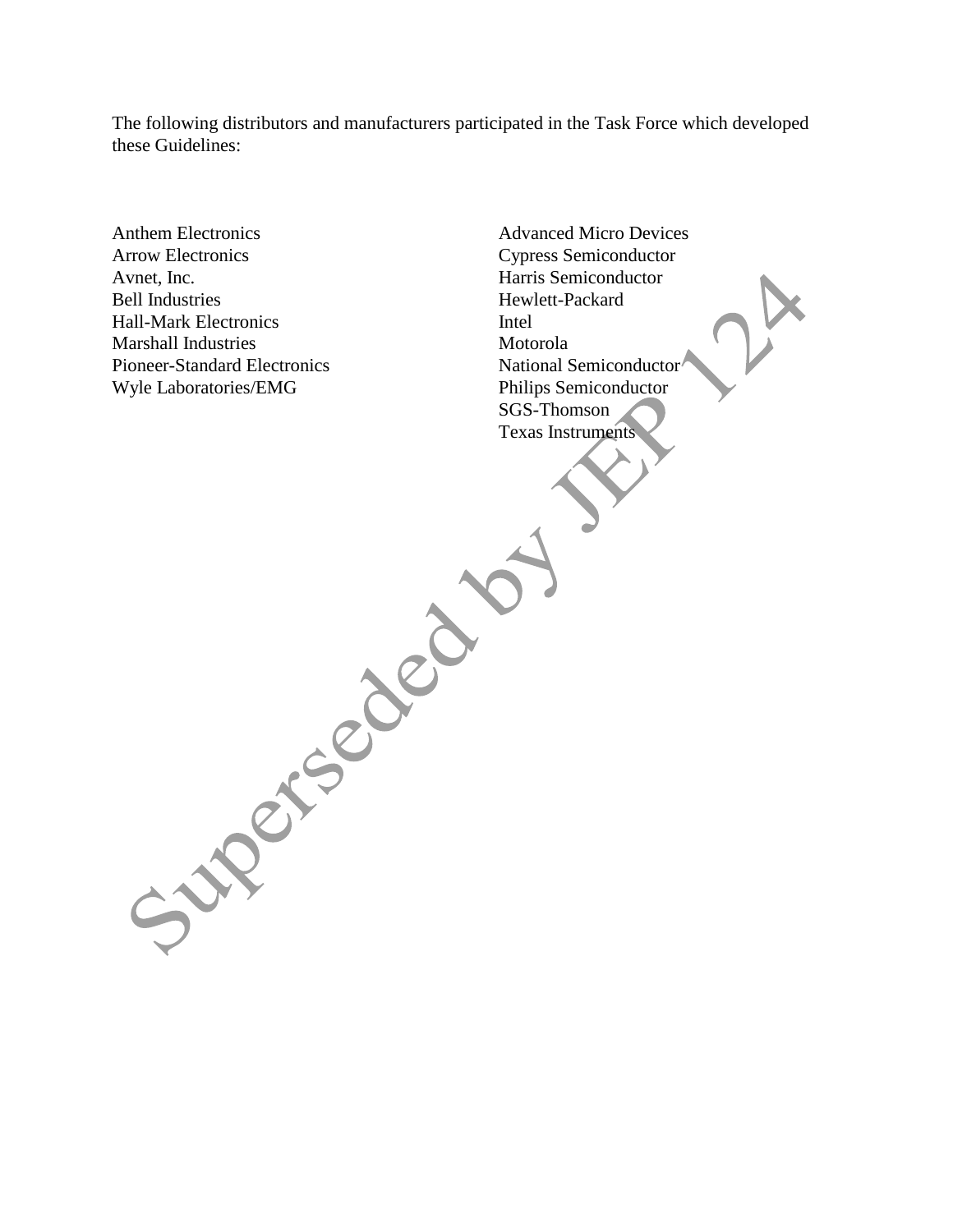### **Handling Guidelines for Moisture Sensitive Plastic Surface Mount Components**

#### **1.0 Purpose**

The purpose of this guideline is to establish procedures for the proper handling, storage, and repacking of moisture sensitive Plastic Surface Mount Components.

#### **2.0 Scope**

This guideline applies to all distributors who handle moisture sensitive Plastic Surface Mount Components.

#### **3.0 Reference Documents**

ANSI/EIA-583 "Packaging Material Standards for Moisture Sensitive Items "

ANSI/IPC-SM-786 "Recommended Procedures for Handling of Moisture Sensitive Plastic IC Packages"

JEP113 "Symbol and Labels for Moisture Sensitive Devices"

ANSI/EIA 108 "Distributor Requirements for Handling ESD Devices"

#### **4.0 Background**

Select Plastic Surface Mount Components are susceptible to package cracking as well as other moisture induced failure mechanisms when exposed to the high thermal stresses associated with surface mount processing. To ensure the package integrity of moisture sensitive components during surface mount processing, suppliers package these devices in moisture barrier bags with a desiccant material and humidity indicator card and clearly mark the intermediate box with a tear drop label. If proper handling procedures are followed, the dry pack packaging provides a minimum shelf life of 12 months from the seal date. Appropriate ESD handling procedures must be followed when handling or storing moisture sensitive Plastic Surface Mount Components.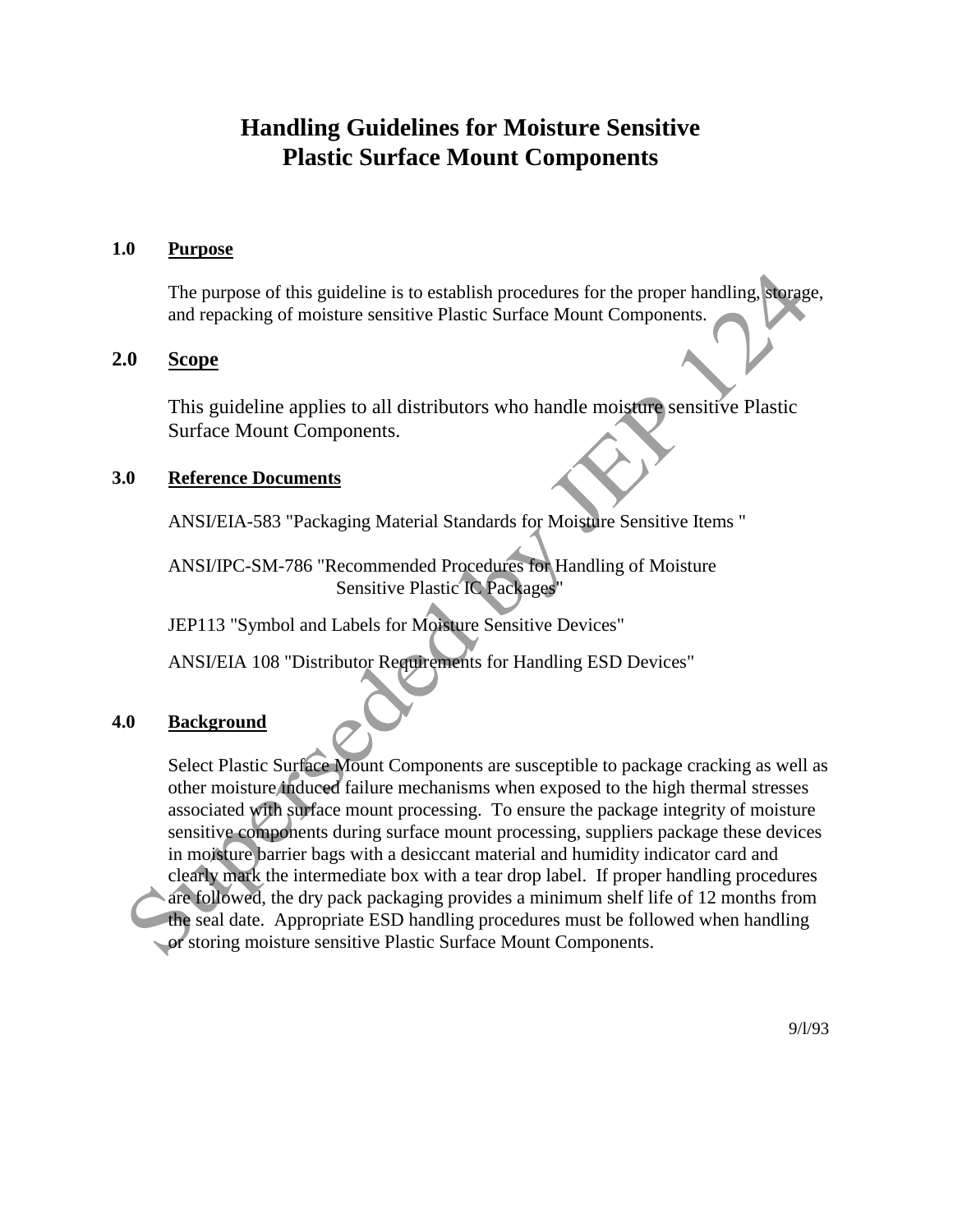#### **5.0 Materials**

#### 5.1 Moisture Barrier Bags

The protective moisture barrier bag must meet MIL-B-81705C, Type l requirements for flexibility, electrostatic discharge protection, mechanical strength, and puncture resistance. The bags should not exhibit contact corrosiveness. Type l bags are opaque and generally of multilayer construction. The bags must be heat sealable. The Water Vapor Transmission Rate (WVTR) of the bag must be less than 0.02 grams/100square inches/24 hours. The storage life of bagged components will be determined by the properties of the bag material and the amount of desiccant used.

#### 5.2 Desiccant

The desiccant material must meet MIL-D-3464, Type ll requirements. It must be dustless and non-corrosive and absorbent to the amounts specified in the standard. Desiccant material is available in fractional or whole units where a unit is the quantity of desiccant required to absorb a minimum of 2.85 grams of water vapor at 20% relative humidity at a temperature of 25°C. The amount of desiccant to be used in a moisture barrier bag is outlined in the Section 7.0 of this guideline.

#### 5.3 Humidity Indicator Card

A humidity indicator card must be placed inside the moisture barrier bag to serve as an aid in determining the exposure level of the contents to moisture. The humidity indicator card must comply with MIL-l-8835A and MIL-P-116, Method ll. The number of dots and their resolution must conform to the requirements outlined in ANSI/IPC-SM-786.

#### 5.4 Labels



Two labels are required for the packaging of moisture sensitive integrated circuits; an ID Label and a Caution Label. The ID Label should be a minimum of three-fourths inches in diameter with a black symbol and letters on a blue background. The Caution Label should be a minimum of three inches square with blue symbols and letters on a white background. Refer to JEP113 for the specific language and color to be used for each label.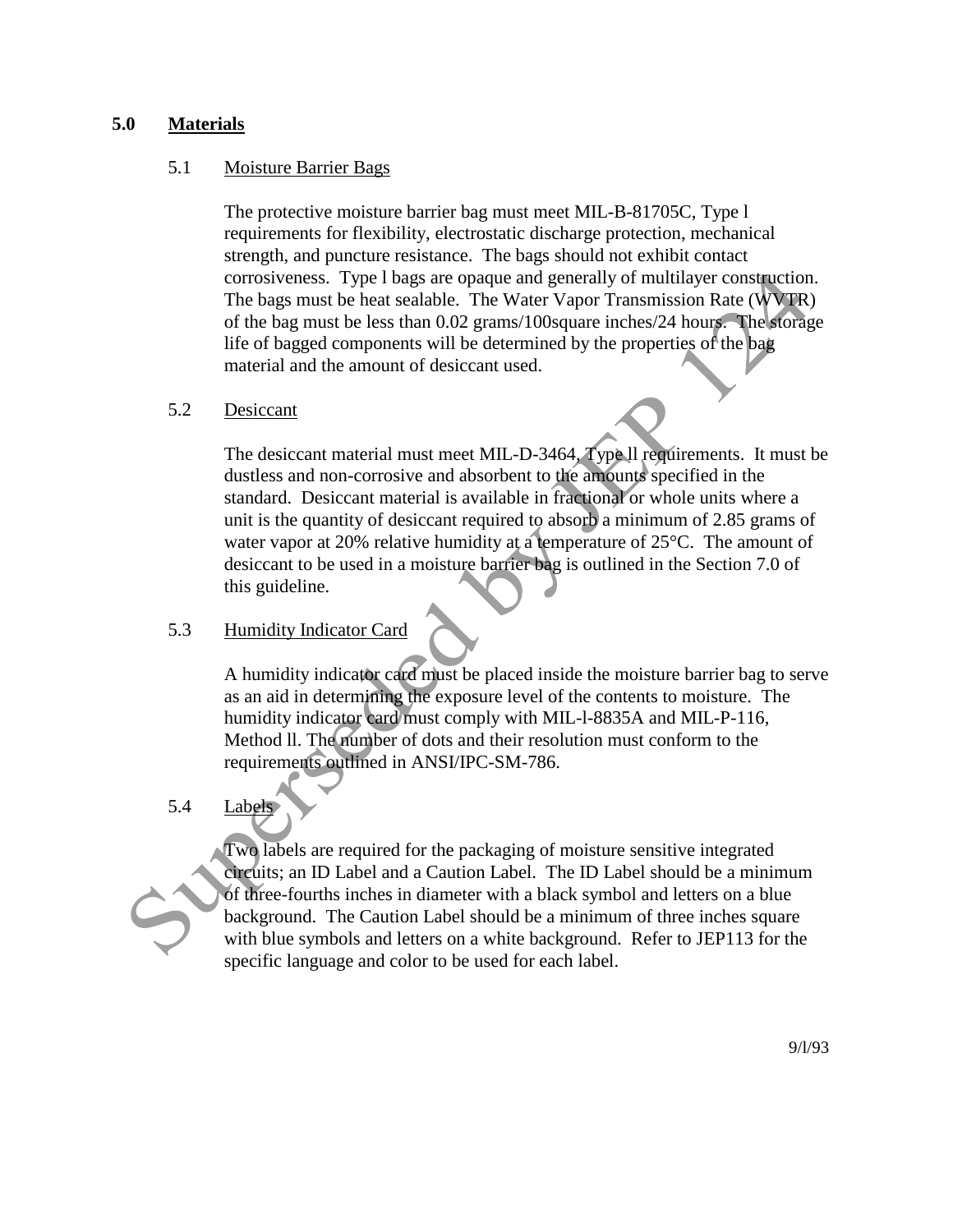#### **6.0 Procedure**

#### 6.1 Incoming Inspection

The distributor will receive moisture sensitive Plastic Surface Mount Components in sealed moisture barrier bags packed with desiccant material and a humidity indicator card. A tear drop ID Label will be affixed to the intermediate box or package near the Product Package Label to ensure the proper handling and storage of the moisture protected product. Upon receipt, inspect the intermediate box to ensure that it is not damaged. If damaged, remove the moisture barrier bag and inspect it for holes, tears or punctures that would expose either the contents or inner layer of the moisture barrier bag. If the bag is damaged, disposition the product per your normal incoming receiving procedures for non-conforming material.

#### 6.2 Opening Moisture Barrier Bags

If it is necessary to open the bag, simply cut across the top of the bag as close to the original seal as possible being careful not to damage the contents. By cutting close to the seal, the maximum amount of bag length is preserved for resealing. Once the bag is open, the humidity indicator card should be checked to ensure that it has not expired.

**Note: If the 20% dot on the humidity indicator card is pink and the 30% dot is not blue, the components have been exposed to a level of moisture beyond that recommended. The product must be rebaked and repacked in a moisture barrier bag with new desiccant and a new humidity indicator card. Contact the supplier to determine a mutually agreeable disposition for the product.**

#### 6.3 Resealing the Original Bag

After removal of the components to be repacked from the original bag, reseal the remaining product in the original bag with the original desiccant and humidity indicator card.

Partially or lightly evacuate the bag to reduce packaging bulk and heat seal the bag as close to the end as possible following the heat sealing equipment manufacturers guidelines. The bag should not be completely evacuated since this will reduce the effectiveness of the desiccant and possibly damage the contents.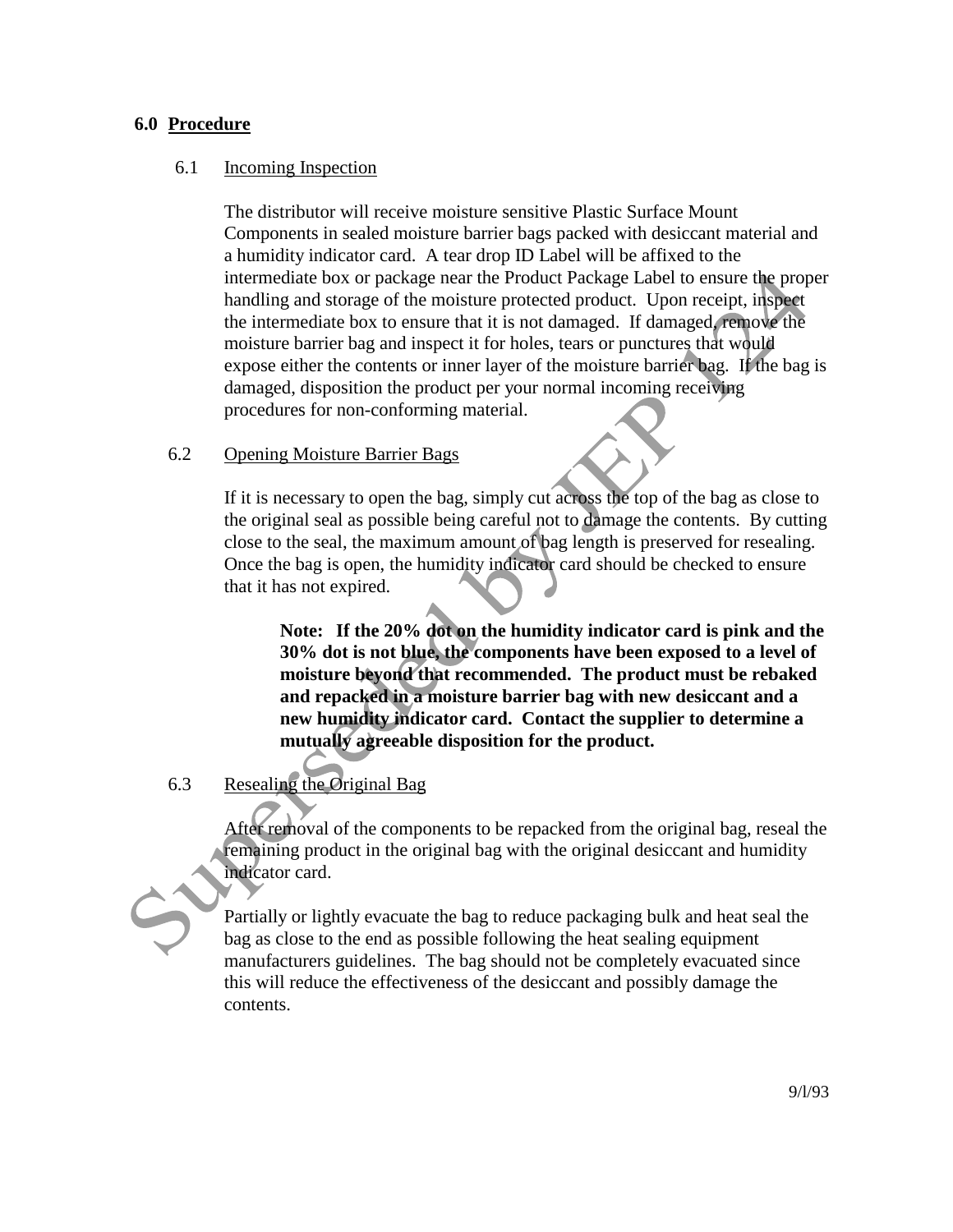#### 6.3 Resealing the Original Bag (Cont.)

Inspect the quality of the bag seal and the condition of the bag to ensure that the seal is complete and that there are no holes or punctures in the bag.

**Note: It is recommended that the resealing be accomplished within 10 minutes of the opening of the original bag to minimize the exposure time of the components to moisture. The cumulative out of bag time for the components must not exceed 0.5 hours at 30°C/60% relative humidity (as specified in ANSI/IPC-SM-786). If exceeded, the allowable floor life specified by the manufacturer must be adjusted accordingly.**

#### 6.4 Preparing the Components for Shipment

Place the components to be shipped in a moisture barrier bag with the correct number of units of desiccant (as specified in Section 7.0 of this guideline) and a humidity indicator card. The humidity indicator card should read 10% relative humidity or less.

Partially or lightly evacuate the bag to reduce packaging bulk and heat seal the bag as close to the end as possible following the heat sealing equipment manufacturers guidelines. The bag should not be completely evacuated since this will reduce the effectiveness of the desiccant and possibly damage the contents.

Inspect the quality of the bag seal and the condition of the bag to ensure that the seal is complete and that there are no holes or punctures in the bag.

**Note: It is recommended that the components be sealed in the new bag within 10 minutes of the opening of the original bag to minimize the exposure time of the components to moisture. The cumulative out of bag time for the components must not exceed 0.5 hours at 30°C/60% relative humidity (as specified in ANSI/IPC-SM-786). If exceeded, the allowable floor life Specified by the manufacturer must be adjusted accordingly.**

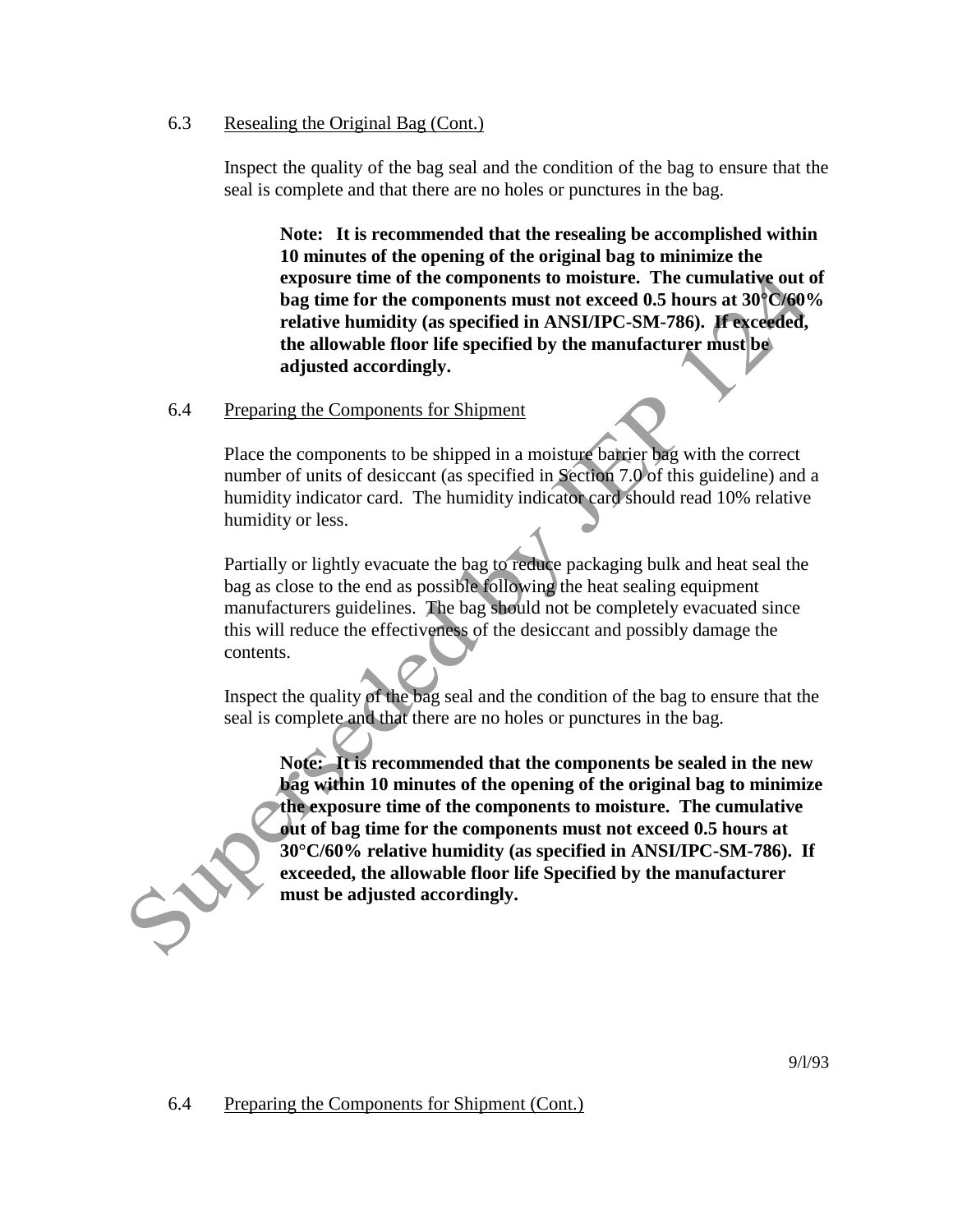Using the suppliers recommended floor life guideline, fill in Section 2a of the Caution Label noting any required adjustments for exposure times in excess of 0.5 hours. For example, if the manufacturers recommended floor life is 48 hours and the components were out of the bag for three hours in the programming center, then an adjusted floor life of 45 hours should be written in Section 2a of the Caution Label. Note the current date in the Bag Seal Date section of the label using "MMDDYY", "YYWW", or equivalent format and place the Caution Label on the exterior of the moisture barrier bag near or on the same side as other labels that may be on the bag. Do not place the label over the seal area. Place the bag in an intermediate box or package and place a moisture sensitive ID Label on the same end of the box as the Product Package Label.

#### **7.0 Desiccant Formula**

The amount of desiccant used per moisture barrier bag is based on the bag surface area and water vapor transmission rate in order to maintain an interior relative humidity of less than 20% at 30°C.

The following formula can be used to calculate the correct amount of desiccant to include in the moisture barrier bag.

$$
U = 30.4 \times C \times A \times R \times m \times DRF/B
$$

- where,  $U =$  number of desiccant units where a unit is the quantity of desiccant required to absorb a minimum of 2.85 grams of water vapor at 20% relative humidity at a temperature of 25°C.
	- $30.4 =$  average number of days per month
		- $C = 0.01$  area constant
		- $A =$  interior surface area of the moisture barrier bag (in <sup>2</sup>)
		- $R =$  water vapor transmission rate of the moisture barrier bag (grams/100 square inches/24 hours)

 $M = \frac{1}{2}$  maximum storage time (normally 12 months)

DRF = desiccant reduction factor (0.38 at 30 $\degree$ C/60% relative humidity)

 $B = \sqrt{\frac{B}{m}}$  minimum moisture capacity of the desiccant at 20% relative humidity ( normally 2.85 grams )

Typical desiccant quantities for various bag sizes where  $R = 0.02$  grams/100 square inches/24 hours,  $M = 12$  months, DRF = 0.38, and  $B = 2.85$  is outlined in Table 1. Please note that these values are presented as an example only and must be adjusted for different types of bags and desiccant.